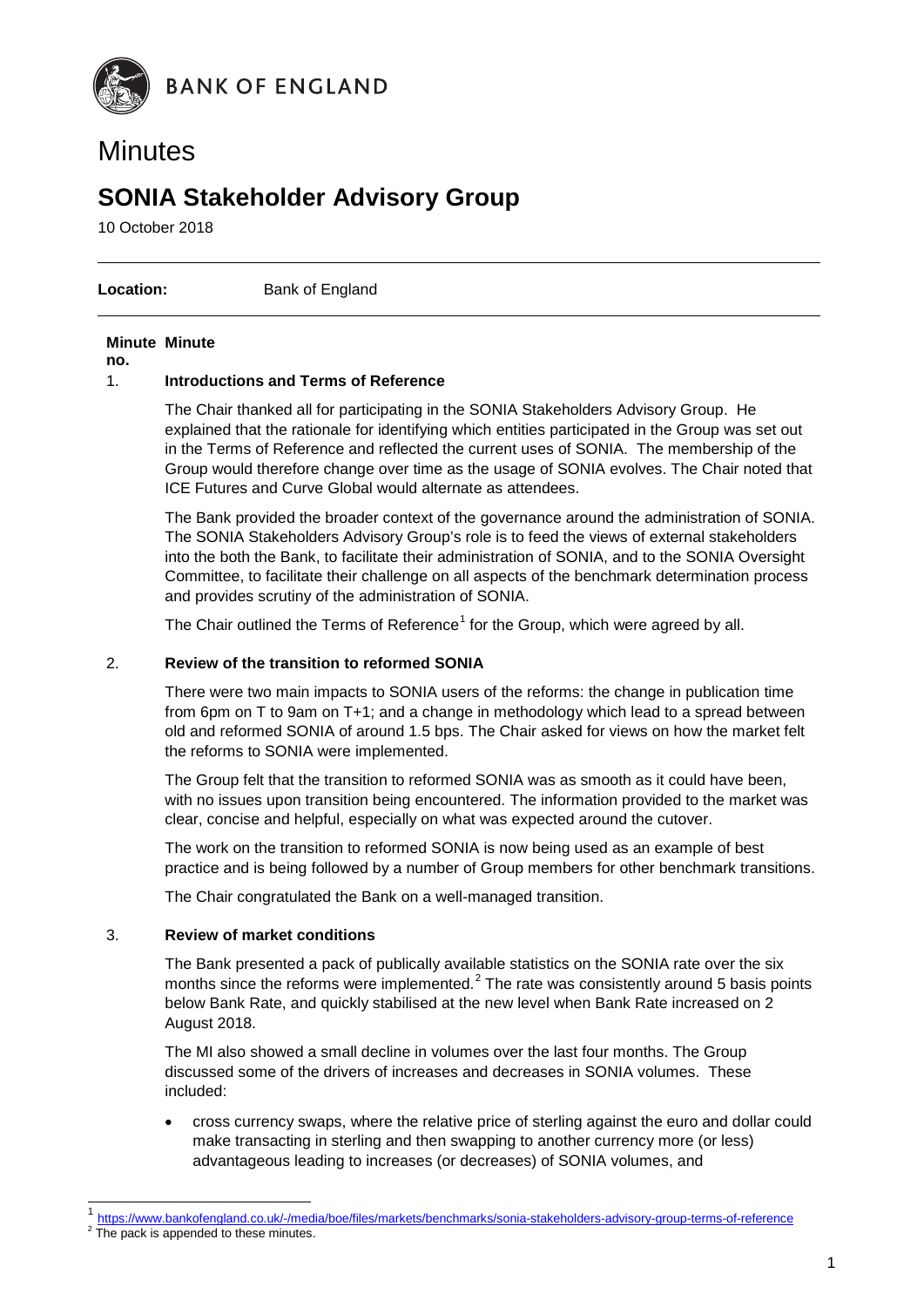• the relative price and availability of collateral will contribute to the decision on whether to undertake secured or unsecured lending, i.e. volumes in SONIA decrease where firms find better value trading in the secured market.

In addition, there are specific drivers of volumes at period-ends, where regulatory considerations mean that it could be more advantageous to undertake secured rather than unsecured activity.

Looking ahead, possible influences on future SONIA volumes included the implementation of the EU Money Market Fund (MMF) reforms and Brexit. It was noted that given the lack of clarity on final terms of Brexit the precise impact remained uncertain. At one end of the spectrum, there could be no impact; at the other, if barriers were put in place on transferring funds between entities, this could lead to a bifurcation of the sterling money markets.

It was discussed that despite SONIA volumes having declined recently, this had not resulted in volatility in the rate. Members agreed that stability of the SONIA rate itself was more important than stability in the volumes. This was reinforced when it was possible to understand the drivers for such changes in volume. To that end, Members thought it would be helpful to track the overall activity in the sterling money markets to see if the unsecured volumes had migrated to the secured market or had been swapped into other currencies. The Bank noted that from October 2018 it would publish quarterly updates on sterling unsecured and secured money market activity based on SMMD data. Notwithstanding that, the concentration in the market was important to monitor, especially if there were persistent declines in volumes. The Bank had previously published concentration comparisons between old and reformed SONIA, so Members thought continuing to publish these may be worthwhile.

Looking forward, the market was better prepared for the forthcoming year-end and no impact on the SONIA rate was anticipated. There was clear communication with their customers to establish the likely activity in advance of year end. Banks were unlikely to take unexpected deposits regardless of the rate – the economic gain for the trade would be outweighed by regulatory considerations.

Changes in monetary policy such as the future framework for controlling interest rates and the QE unwind were likely to have an impact on money market activity and therefore potentially an impact on the SONIA rate and volumes. It will be important to maintain and understand the link between Bank Rate and SONIA. If the monetary policy changes have an explainable impact on SONIA then that in itself would not be concerning.

#### 4. **Evolving uses of SONIA**

The Chair observed that a lot of work was ongoing in this space. He distinguished the role of this Group compared to other bodies. While the role of the Working Group on Sterling Risk-Free Reference Rates was to catalyse a broad-based transition to using SONIA as the primary sterling interest rate benchmark in bond, loan and derivatives markets, the role of this Group was to consider how the uses of SONIA were evolving and provide views on the implication of this for the administration of SONIA.

The Group noted the recent issuances in SONIA referencing bonds and the increase in SONIA futures activity.

There was an initial discussion as whether additional guidance on managing possible conflicts of interest was needed for reporters submitting to a transaction based benchmark.

#### 5. **Future discussion topics**

The Chair noted the next meeting of the Group would be in February 2019, when there would be greater clarity on the Brexit terms and the impact of those and the EU MMF reforms on SONIA could be assessed.

He also encouraged Members to propose issues for future discussions.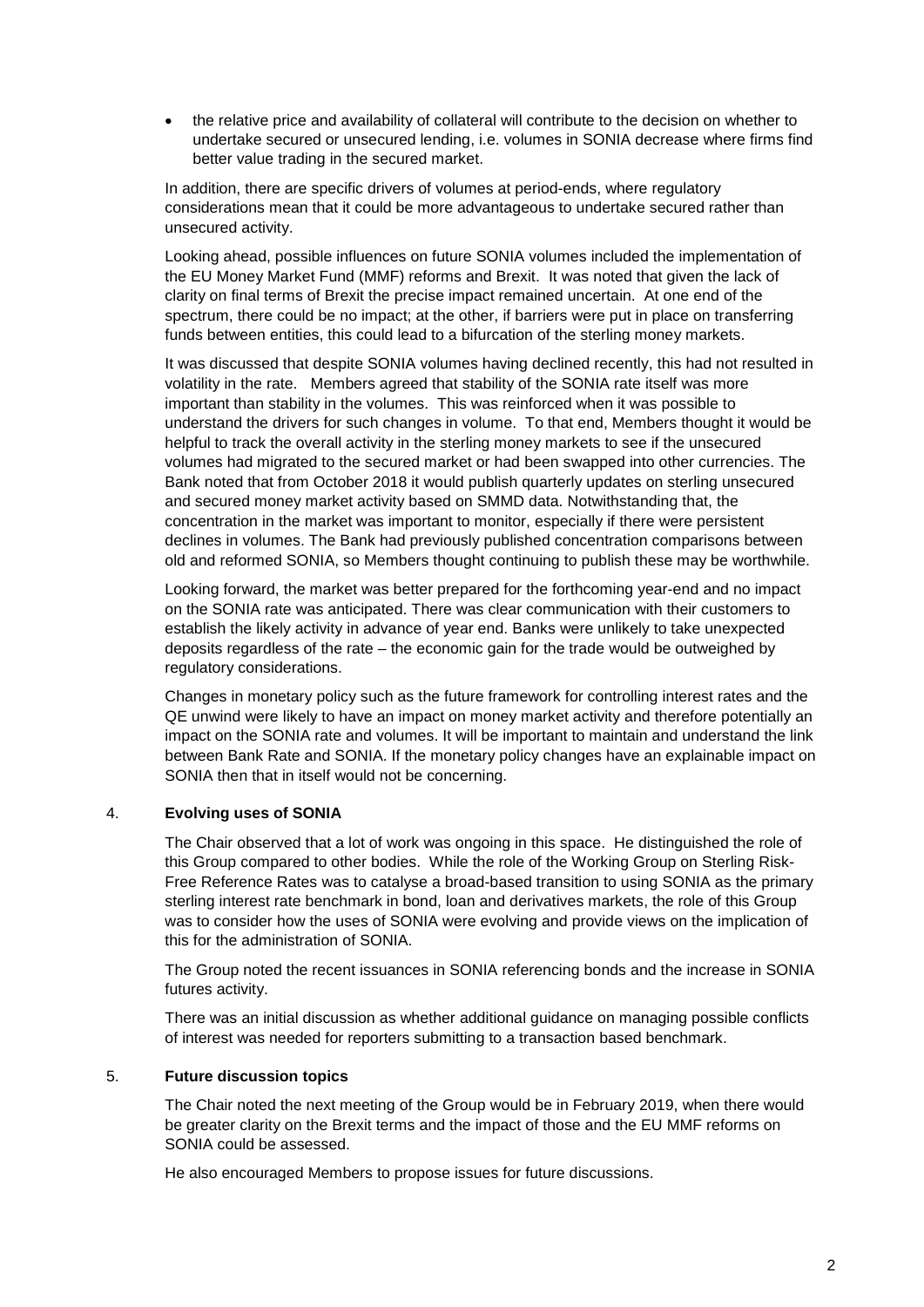#### **Attendees:**

| Chair              | Richard Moore (Independent member of SONIA Oversight Committee) |
|--------------------|-----------------------------------------------------------------|
| Goldman Sachs      | Nikhil Choraria                                                 |
| <b>HSBC</b>        | James Murphy                                                    |
| <b>ICE Futures</b> | <b>Chris Rhodes</b>                                             |
| Insight Investment | <b>Robert Gall</b>                                              |
| <b>ISDA</b>        | Jonathan Martin                                                 |
| <b>LCH</b>         | <b>Philip Whitehurst</b>                                        |
| <b>LGIM</b>        | John Wherton                                                    |
| Lloyds Bank        | Graham Whitehair                                                |
| Mizuho             | Rob Thurlow                                                     |
| Société Generalé   | Romain Sinclair                                                 |
| <b>TP ICAP</b>     | <b>Philip Chilvers</b>                                          |
| Bank of England    | <b>Rhys Phillips</b>                                            |
|                    | <b>Will Parry</b>                                               |
|                    | Paul Burton                                                     |
| <b>Apologies:</b>  |                                                                 |
| Julia Black        | (Independent member of SONIA Oversight Committee)               |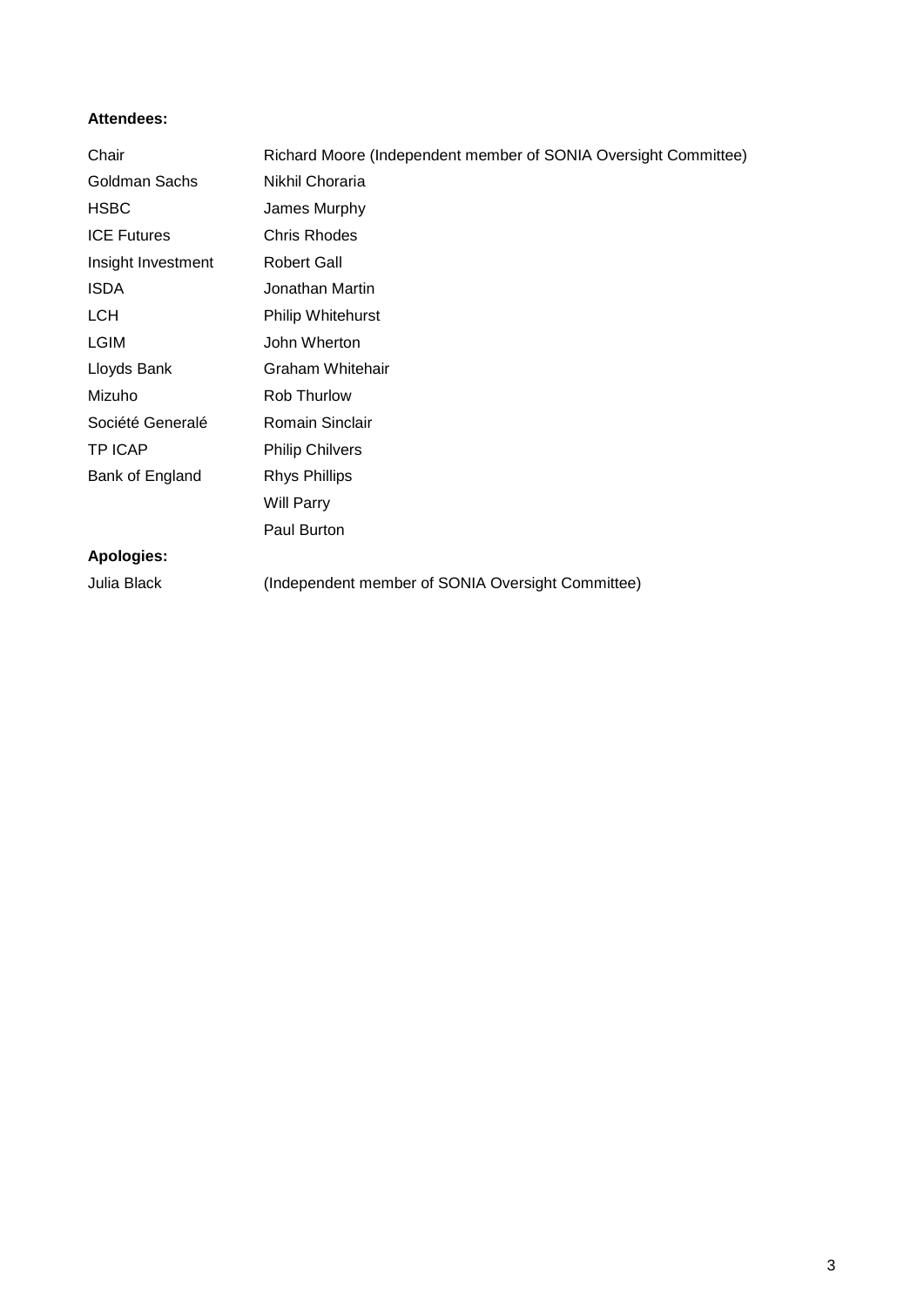# **SONIA Stakeholder Advisory Group**

October 2018

### Published SONIA statistics

Chart 1: SONIA volumes **Example 2018** 2019 12: SONIA volumes **Example 2019** 2019 12: SONIA volumes **Example 2019** 



### Chart 2: SONIA rates and percentiles



Volumes, rates and percentiles before 23 April 2018 are calculated using SMMD data. This can be found on the Banks website as the *data presented in the 'SONIA key features and policies document' under the reformed methodology.*